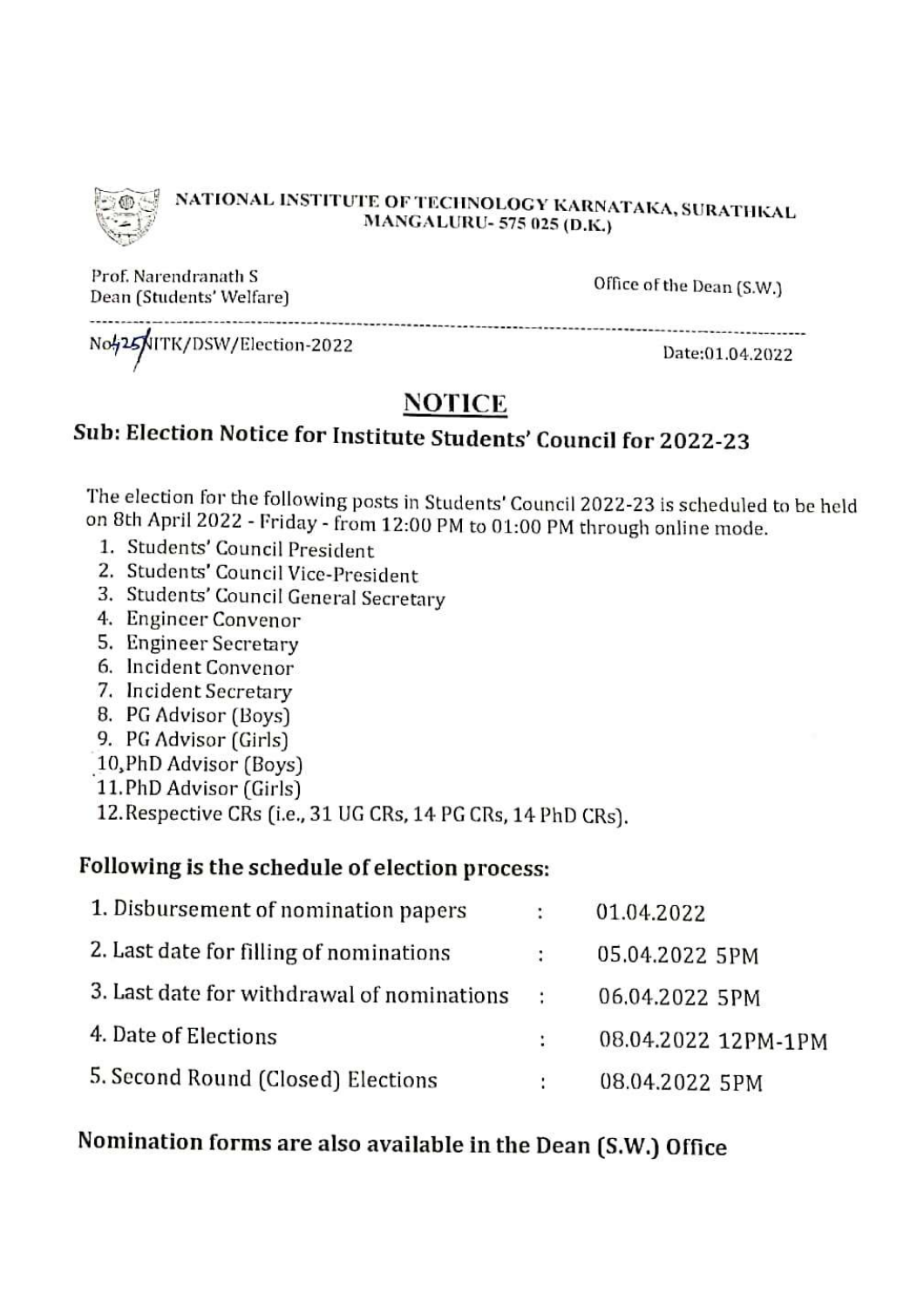## **Students' Council Structure**

- The Students' Council is the representative body of our autonomous institute.  $\bullet$
- The Council will be headed by the Students' Council President (SCP) and the Vice President (VP).
- The core members of the Students' Council are: The President, The Vice President, The General Secretary, The Joint Secretary, The Public Relations Coordinator (PRC).
- The Students' Council consists of the Core Members, all the advisories, councils and the
- Class Representatives (CRs).

S und li

## Nomination procedure

#### **UG 3rd Year:**

- Any current UG 3rd year student can contest for the roles of Students' Council President, Engineer Convener, Incident Convener provided that their CGPA is above seven (7.0).
- Any current UG 3rd year girl can contest for the role of Students' Council Vice-President, provided that their CGPA is above seven (7.0)
- Any student of a particular section can contest for respective CR provided they have the CGPA above seven (7.0). Total - 15: CH, MT, MN: 1 CR per branch; CS, CV, EC, EE, IT, ME: 2 CRs per branch (1 CR per section)

## **UG 2nd Year:**

- Any current 2nd year UG student can contest for the role of Students' Council General Secretary, Engineer Secretary, Incident Secretary provided their CGPA is above seven (7.0).
- Any student of a particular section can contest for respective CR provided they have the CGPA above seven (7.0). Total - 16: CH, MT, MN: 1 CR per branch; CS, CV, EC, EE, IT: 2 CRs per branch (1 CR per section) and ME: 3 CRs per branch (1 CR per section).

## PG 1st year and MCA 2nd year:

- Any current 1st year PG and 2nd year MCA male and female student can contest for the post of PG Advisor (Boys) and PG Advisor (Girls) respectively, provided they shall be staying in the campus and CGPA should be above seven (7.0)
- Any student of a particular department can contest for respective CR provided they have the CGPA above seven (7.0). Total - 14: M.Tech (10), MSc (2), MBA(1), MCA(1)

### PhD: 11-MAST SSOS. NO.BO

- Any current 2nd year PhD male and female student can contest for the post of PhD Advisor (Boys) and PhD Advisor (Girls) respectively, provided they have cleared the comprehensive exam with CGPA must be above seven (7.0) and shall be staying in the  $campus.  $\Box$$
- Any student of a particular department can contest for respective CR provided they have the CGPA above seven (7.0). Total 14.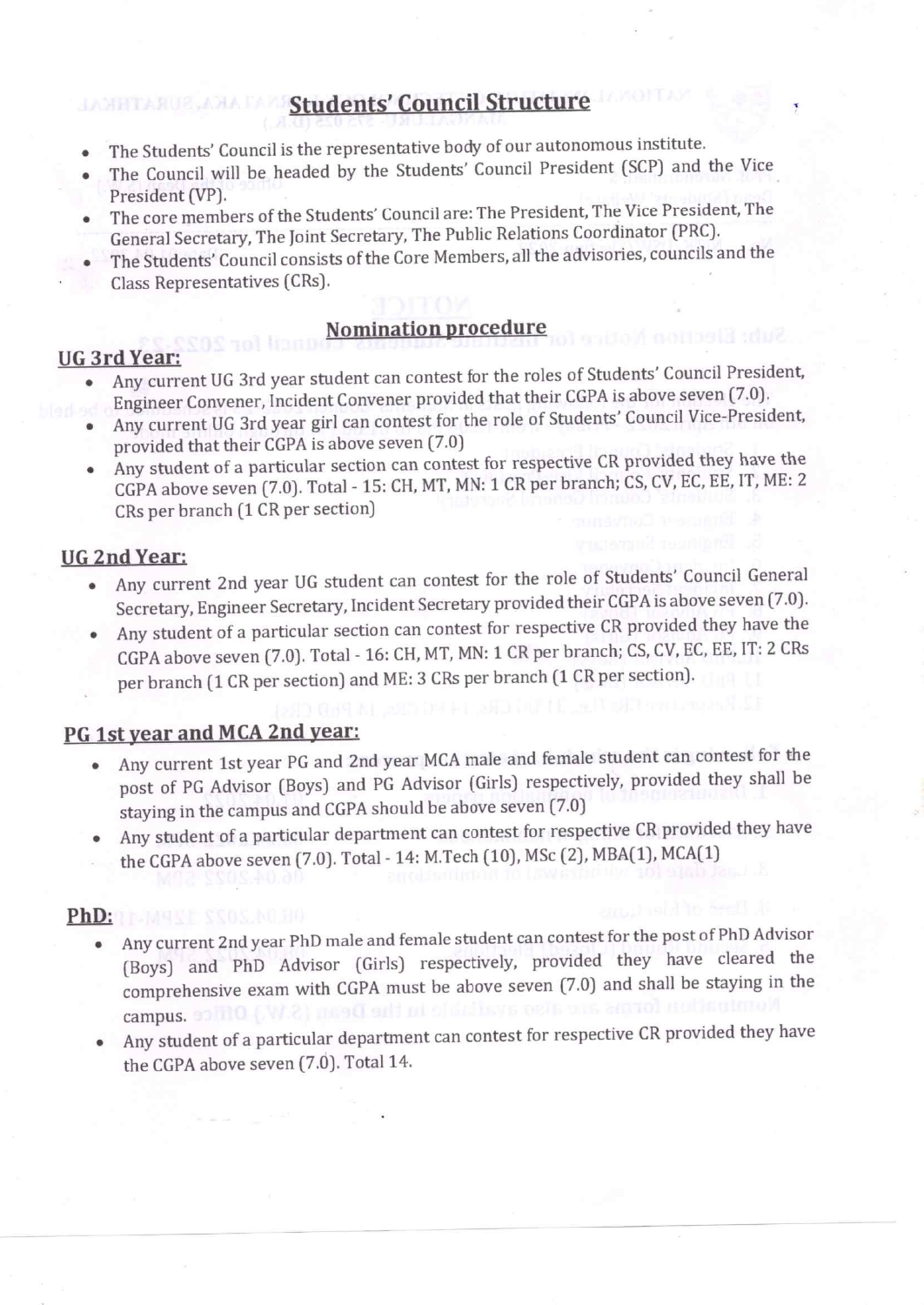#### **Nomination Guidelines:**

- All candidates (except CR candidates) must submit their manifestos during the nomination period, along with the nominations. Failure to do so can result in rejection of candidature.
- No backlogs or arrears in past while contesting for election for any post.
- All Candidates should fill the nomination form and mail it along with the soft copy of Institute ID Card and all the previous semesters grade cards to associate-deansw2@nitk.edu.in or can submit to the returning officer Dr. Devatha C P.
- Any candidate whose credibility is questionable shall be barred.
- No candidate can contest for more than one post.
- If more than one candidate is proposed/seconded by the same student all nominations proposed/seconded by him/her stand rejected. If a student who is also a contestant, proposes another student, then both nominations will be canceled.
- The candidate shouldn't be involved in any indisciplinary, anti-social (comments based on caste, religion, gender etc.), anti-national and other criminal activities in the past as per the institute records.
- No print media publicity is allowed.
- Competing candidates may indicate a clear roadmap for campus student life, academics, technical, cultural, curricular, co-curricular and inter departmental activities.
	- All candidates should have CGPA above seven (7.0) except PRC and Sports Advisory posts.
	- Decision of the Institute administration will be final in the case of all other issues.

#### **Voting procedure:**

- The Students' Council President, Vice-President, Engineer Convenor and Incident Convenor are elected by current third year UG students
	- The Students' Council General Secretary, Engineer Secretary and Incident Secretary are elected by all current second year UG students.
	- PhD Advisor (Boys) and PhD Advisor (Girls) are elected by all PhD students
- PG Advisor (Boys) and PG Advisor (Girls) are elected by current 1st year PG students and 2nd year MCA students.
	- CRs for respective section/department are elected by the students of respective section/department.

#### **Nomination of Public Relations Coordinator (PRC)**

ADMAN

Students' Council Public Relations Coordinator (PRC) manages and documents all the work done by Students' Council and all the student activities. PRC is selected by nomination-based process on the discretion of the newly elected Students' Council. Details about the role shall be declared by the upcoming council.

artalesi Jash (h. hu. ) er. A redareti tekin artiketi, aras ilk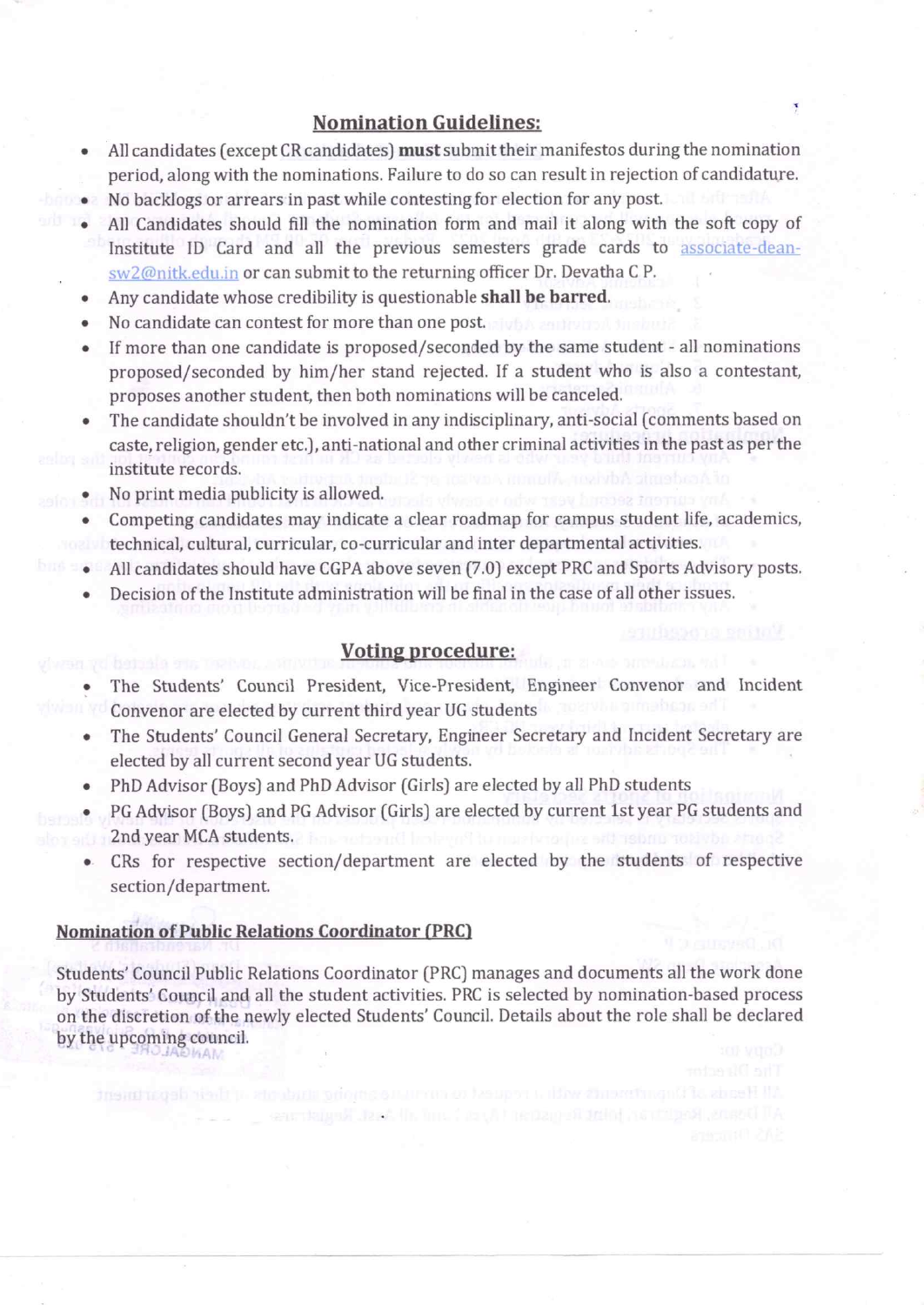#### 2<sup>nd</sup> Round Closed elections:

After the first round, a second round of closed elections will be held in the MSH. The secondround election will be conducted for the following Students' Council Advisory posts for the academic year 2022-23 on 8th April 2022 - Friday - from 05:00 PM through offline mode.

- 1. Academic Advisor
- 2. Academic Secretary
- 3. Student Activities Advisor
- 4. Student Activities Secretary
- 5. Alumni Advisor
- 6. Alumni Secretary
- 7. Sports Advisor

#### **Nomination procedure:**

- Any current third year who is newly elected as CR in first round can contest for the roles of Academic Advisor, Alumni Advisor or Student Activities Advisor.
- Any current second year who is newly elected as CR in first round can contest for the roles of Academic Secretary, Alumni Secretary or Student Activities Secretary.
- Any newly selected captain of any sport team can contest for the role of Sports Advisor.
- The candidates interested in contesting for any of these roles should inform the same and produce their manifestos specific to the role along with the CR nomination.
- Any candidate found questionable in credibility may be barred from contesting.

#### **Voting procedure:**

- The academic advisor, alumni advisor and student activities advisor are elected by newly elected current third year UG CRs.
- The academic advisor, alumni advisor and student activities advisor are elected by newly elected current third year UG CRs.
- The Sports advisor is elected by newly selected captains of all sports teams.

#### **Nomination of Sports Secretary**

Sports Secretary is selected by nomination-based process on the discretion of the newly elected Sports advisor under the supervision of Physical Director and SAS Officers. Details about the role shall be declared by the upcoming council.

Dr. Devatha C P **Associate Dean SW** 

Dr. Narendranath S Dean (Students' Welfare) Dean (Students' Welfare) National Institute of Technology Karnati Surathkal, P.O. Srinivasnagar MANGALORE - 575 025

Copy to: The Director All Heads of Departments with a request to circulate among students of their department All Deans, Registrar, Joint Registrar (A/cs.) and all Asst. Registrars **SAS Officers**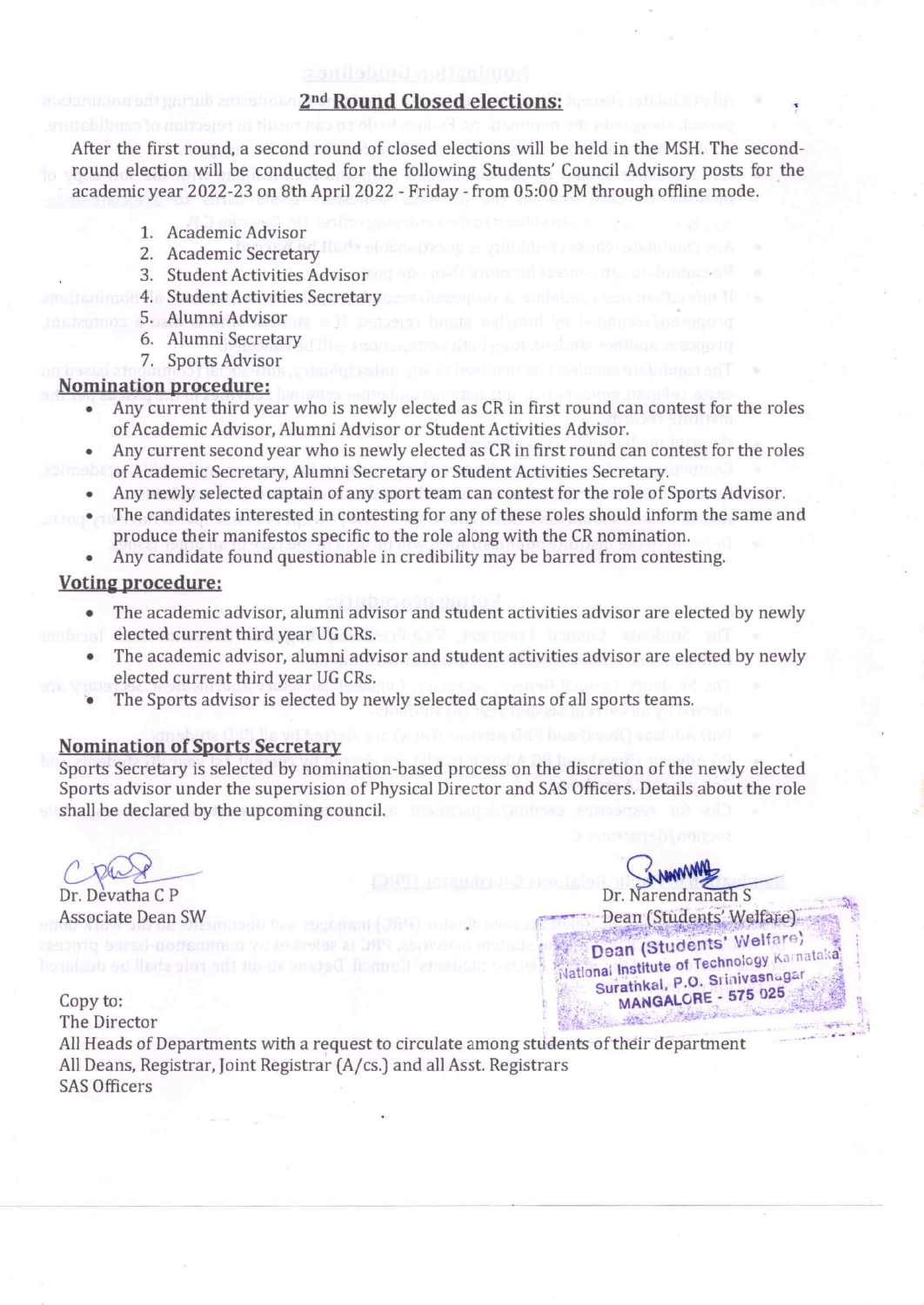## **NATIONAL INSTITUTE OF TECHNOLOGY KARNATAKA, SURATHKAL STUDENTS' COUNCIL ELECTION 2022-23 NOMINATION FORM FOR STUDENTS' COUNCIL PRESIDENT 2022-23** *(TO BE FILLED IN BLOCK LETTERS)*

| year of ______________________ department for the post of Students' Council President 2022-23.                                    |  |                                    |
|-----------------------------------------------------------------------------------------------------------------------------------|--|------------------------------------|
| <b>Signature &amp; Name</b>                                                                                                       |  |                                    |
|                                                                                                                                   |  |                                    |
| of <u>epartment</u> second the nomination.                                                                                        |  |                                    |
| <u> 1989 - Johann Barbara, martxa alemaniar amerikan baratzaren 1980an biztanle arteko hamarka</u><br><b>Signature &amp; Name</b> |  |                                    |
|                                                                                                                                   |  |                                    |
|                                                                                                                                   |  |                                    |
| <b>Students' Council President 2022-23.</b>                                                                                       |  |                                    |
| I certify that I do not have any backlog papers of the previous semesters and my CGPA is above 7.0 (all                           |  |                                    |
| previous semesters copy of grade card attached). If elected, I shall carry out the official duties as and when                    |  |                                    |
| assigned. I shall attend all the meetings called by the administration. I shall be ready to take the                              |  |                                    |
| responsibility of any of the advisory upon nomination by the Student Council Core.                                                |  |                                    |
| I also certify that I have not faced any disciplinary actions from the institute.                                                 |  |                                    |
| Date:                                                                                                                             |  |                                    |
| Place:                                                                                                                            |  | Signature & Name of the Contestant |
|                                                                                                                                   |  |                                    |
|                                                                                                                                   |  |                                    |
|                                                                                                                                   |  |                                    |
|                                                                                                                                   |  |                                    |

Returning Officer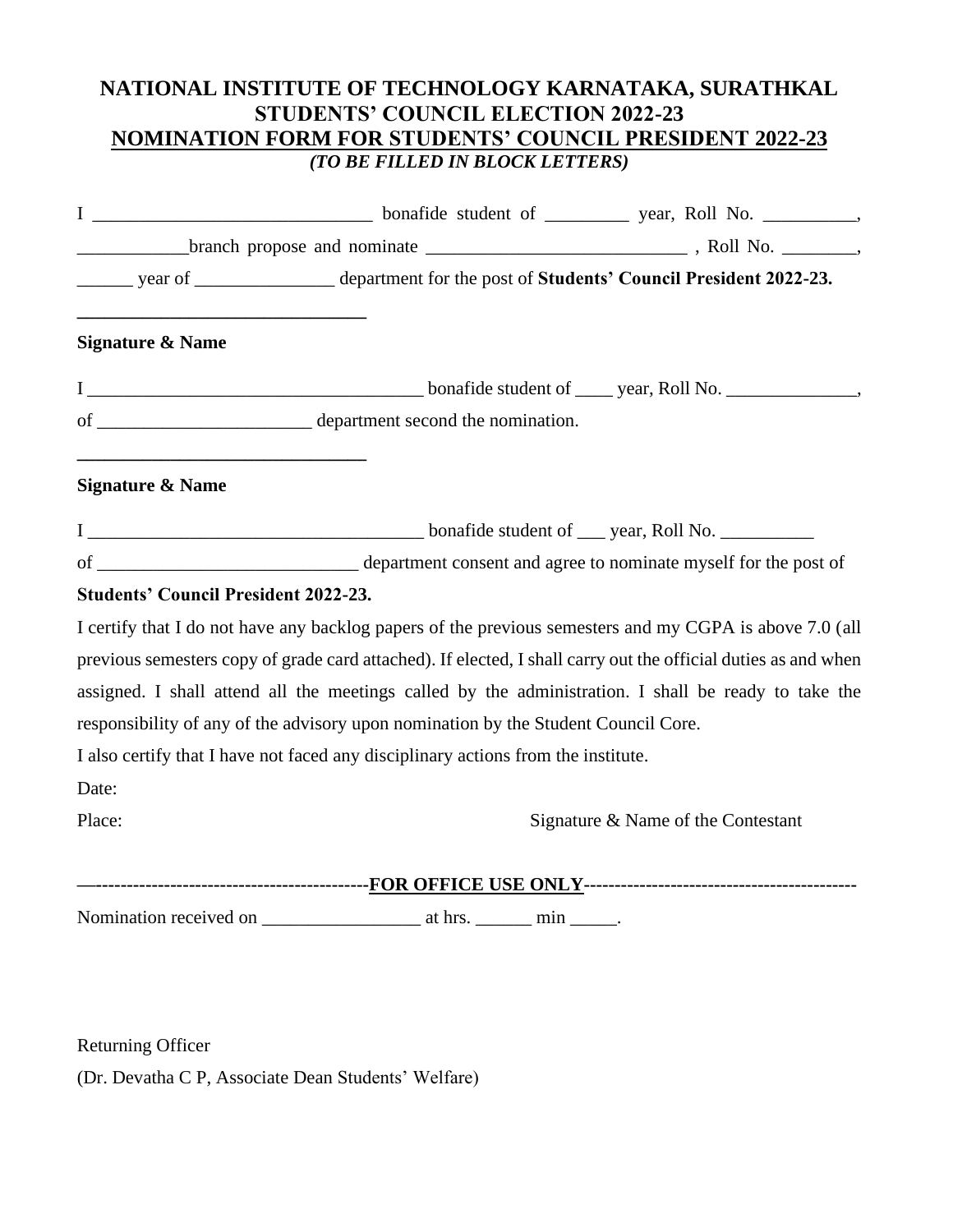## **NATIONAL INSTITUTE OF TECHNOLOGY KARNATAKA, SURATHKAL STUDENTS' COUNCIL ELECTION 2022-23 NOMINATION FORM FOR STUDENTS' COUNCIL VICE-PRESIDENT 2022-23** *(TO BE FILLED IN BLOCK LETTERS)*

|                                                                                          | year of _________________ department for the post of Students' Council Vice-President 2022-23.                 |                                    |
|------------------------------------------------------------------------------------------|----------------------------------------------------------------------------------------------------------------|------------------------------------|
| <b>Signature &amp; Name</b>                                                              |                                                                                                                |                                    |
|                                                                                          |                                                                                                                |                                    |
|                                                                                          |                                                                                                                |                                    |
| <u> 1989 - Johann Barn, amerikansk politiker (* 1908)</u><br><b>Signature &amp; Name</b> |                                                                                                                |                                    |
|                                                                                          |                                                                                                                |                                    |
|                                                                                          |                                                                                                                |                                    |
| <b>Students' Council Vice-President 2022-23.</b>                                         |                                                                                                                |                                    |
|                                                                                          | I certify that I do not have any backlog papers of the previous semesters and my CGPA is above 7.0 (all        |                                    |
|                                                                                          | previous semesters copy of grade card attached). If elected, I shall carry out the official duties as and when |                                    |
|                                                                                          | assigned. I shall attend all the meetings called by the administration. I shall be ready to take the           |                                    |
|                                                                                          | responsibility of any of the advisory upon nomination by the Student Council Core.                             |                                    |
|                                                                                          | I also certify that I have not faced any disciplinary actions from the institute.                              |                                    |
| Date:                                                                                    |                                                                                                                |                                    |
| Place:                                                                                   |                                                                                                                | Signature & Name of the Contestant |
|                                                                                          |                                                                                                                |                                    |
|                                                                                          |                                                                                                                |                                    |

Returning Officer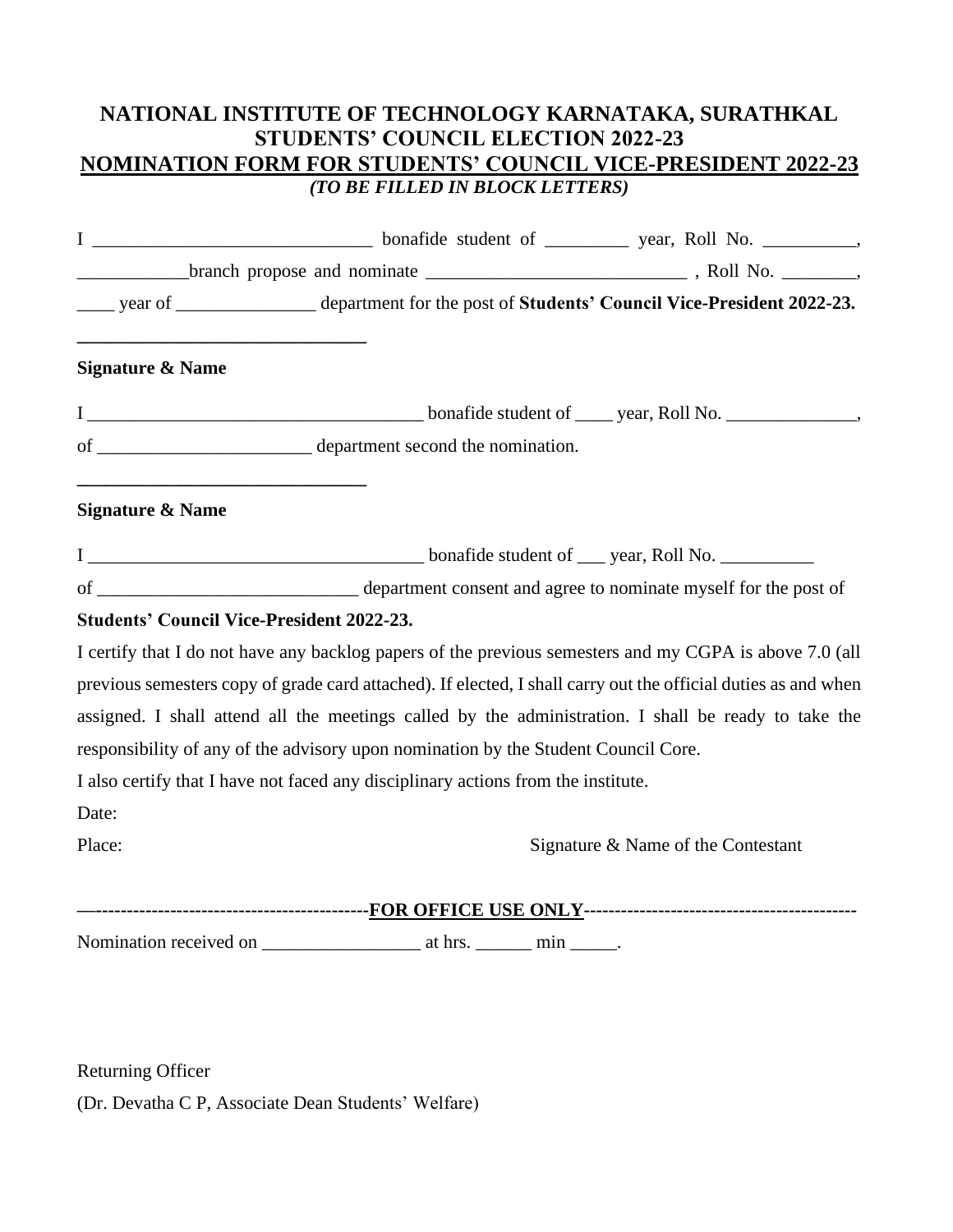## **NATIONAL INSTITUTE OF TECHNOLOGY KARNATAKA, SURATHKAL STUDENTS' COUNCIL ELECTION 2022-23 NOMINATION FORM FOR STUDENTS' COUNCIL GENERAL SECRETARY 2022-23**

#### *(TO BE FILLED IN BLOCK LETTERS)*

|                                                                                   | I ______________________________bonafide student of ____ year, Roll No. ____________, _________________branch  |  |
|-----------------------------------------------------------------------------------|----------------------------------------------------------------------------------------------------------------|--|
|                                                                                   |                                                                                                                |  |
|                                                                                   | department for the post of Students' Council General Secretary 2022-23.                                        |  |
|                                                                                   |                                                                                                                |  |
| <b>Signature &amp; Name</b>                                                       |                                                                                                                |  |
|                                                                                   |                                                                                                                |  |
|                                                                                   |                                                                                                                |  |
| <b>Signature &amp; Name</b>                                                       |                                                                                                                |  |
|                                                                                   |                                                                                                                |  |
|                                                                                   |                                                                                                                |  |
| <b>Students' Council General Secretary 2022-23.</b>                               |                                                                                                                |  |
|                                                                                   | I certify that I do not have any backlog papers of the previous semesters and my CGPA is above 7.0 (all        |  |
|                                                                                   | previous semesters copy of grade card attached). If elected, I shall carry out the official duties as and when |  |
|                                                                                   | assigned. I shall attend all the meetings called by the administration. I shall be ready to take the           |  |
|                                                                                   | responsibility of any of the advisory upon nomination by the Student Council Core.                             |  |
| I also certify that I have not faced any disciplinary actions from the institute. |                                                                                                                |  |
| Date:                                                                             |                                                                                                                |  |
| Place:                                                                            | Signature & Name of the Contestant                                                                             |  |
|                                                                                   |                                                                                                                |  |
|                                                                                   |                                                                                                                |  |
|                                                                                   |                                                                                                                |  |
|                                                                                   |                                                                                                                |  |

Returning Officer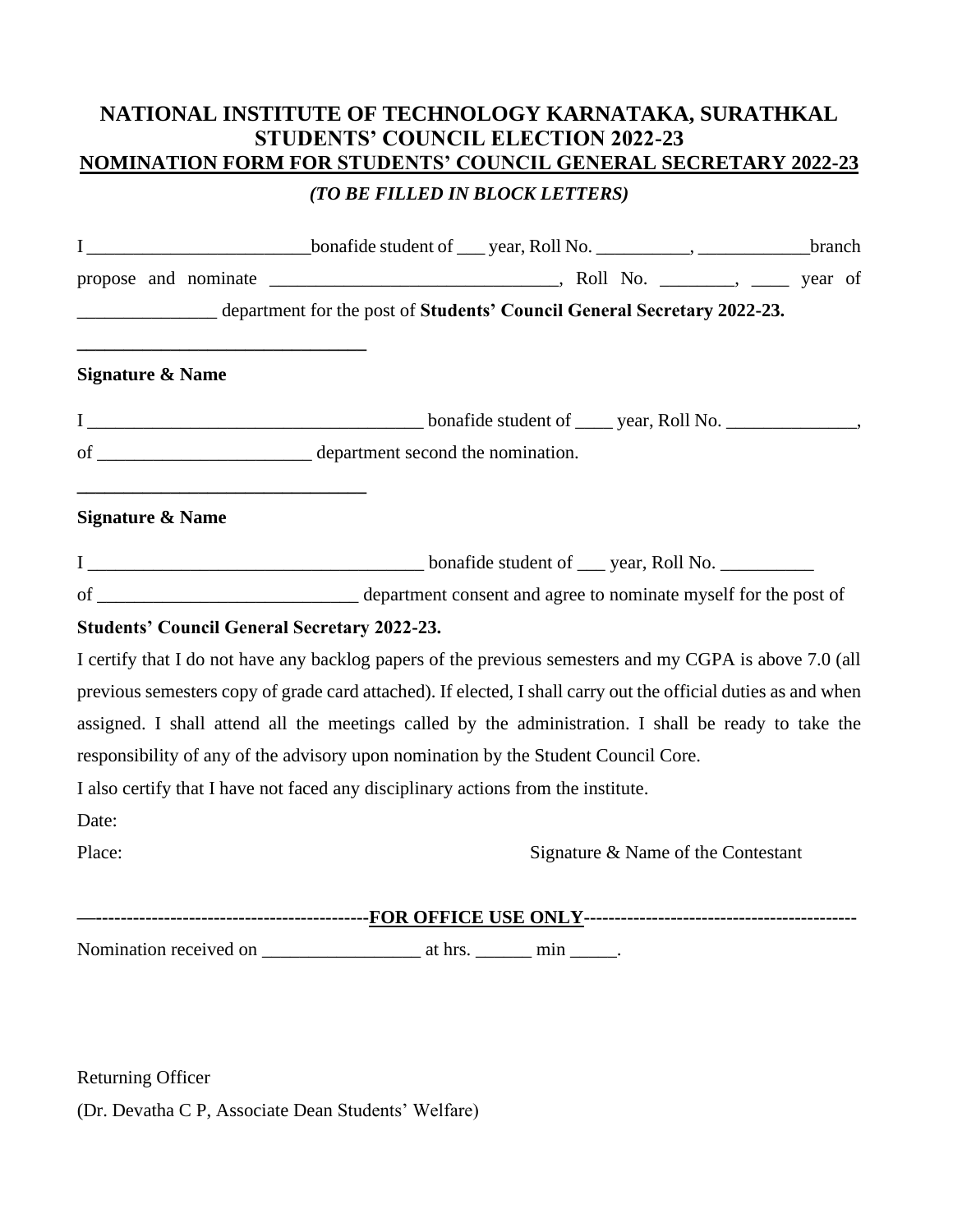## **NATIONAL INSTITUTE OF TECHNOLOGY KARNATAKA, SURATHKAL STUDENTS' COUNCIL ELECTION 2022-23 NOMINATION FORM FOR ENGINEER CONVENOR 2022-23** *(TO BE FILLED IN BLOCK LETTERS)*

|                                                                                           | year of ________________ department for the post of <b>Engineer Convenor 2022-23.</b>         |                                                                                                                |
|-------------------------------------------------------------------------------------------|-----------------------------------------------------------------------------------------------|----------------------------------------------------------------------------------------------------------------|
| <b>Signature &amp; Name</b>                                                               |                                                                                               |                                                                                                                |
|                                                                                           |                                                                                               |                                                                                                                |
|                                                                                           |                                                                                               |                                                                                                                |
| <u> 1980 - Johann Barbara, martxa alemaniar amerikan a</u><br><b>Signature &amp; Name</b> |                                                                                               |                                                                                                                |
|                                                                                           |                                                                                               |                                                                                                                |
|                                                                                           |                                                                                               |                                                                                                                |
| <b>Engineer Convenor 2022-23.</b>                                                         |                                                                                               |                                                                                                                |
|                                                                                           |                                                                                               | I certify that I do not have any backlog papers of the previous semesters and my CGPA is above 7.0 (all        |
|                                                                                           |                                                                                               | previous semesters copy of grade card attached). If elected, I shall carry out the official duties as and when |
|                                                                                           |                                                                                               | assigned. I shall attend all the meetings called by the administration. I shall be ready to take the           |
|                                                                                           | responsibility of conduction of the fest in a fair and transparent manner upon being elected. |                                                                                                                |
|                                                                                           | I also certify that I have not faced any disciplinary actions from the institute.             |                                                                                                                |
| Date:                                                                                     |                                                                                               |                                                                                                                |
| Place:                                                                                    |                                                                                               | Signature & Name of the Contestant                                                                             |
|                                                                                           |                                                                                               |                                                                                                                |
|                                                                                           |                                                                                               |                                                                                                                |
|                                                                                           |                                                                                               |                                                                                                                |
|                                                                                           |                                                                                               |                                                                                                                |
|                                                                                           |                                                                                               |                                                                                                                |

Returning Officer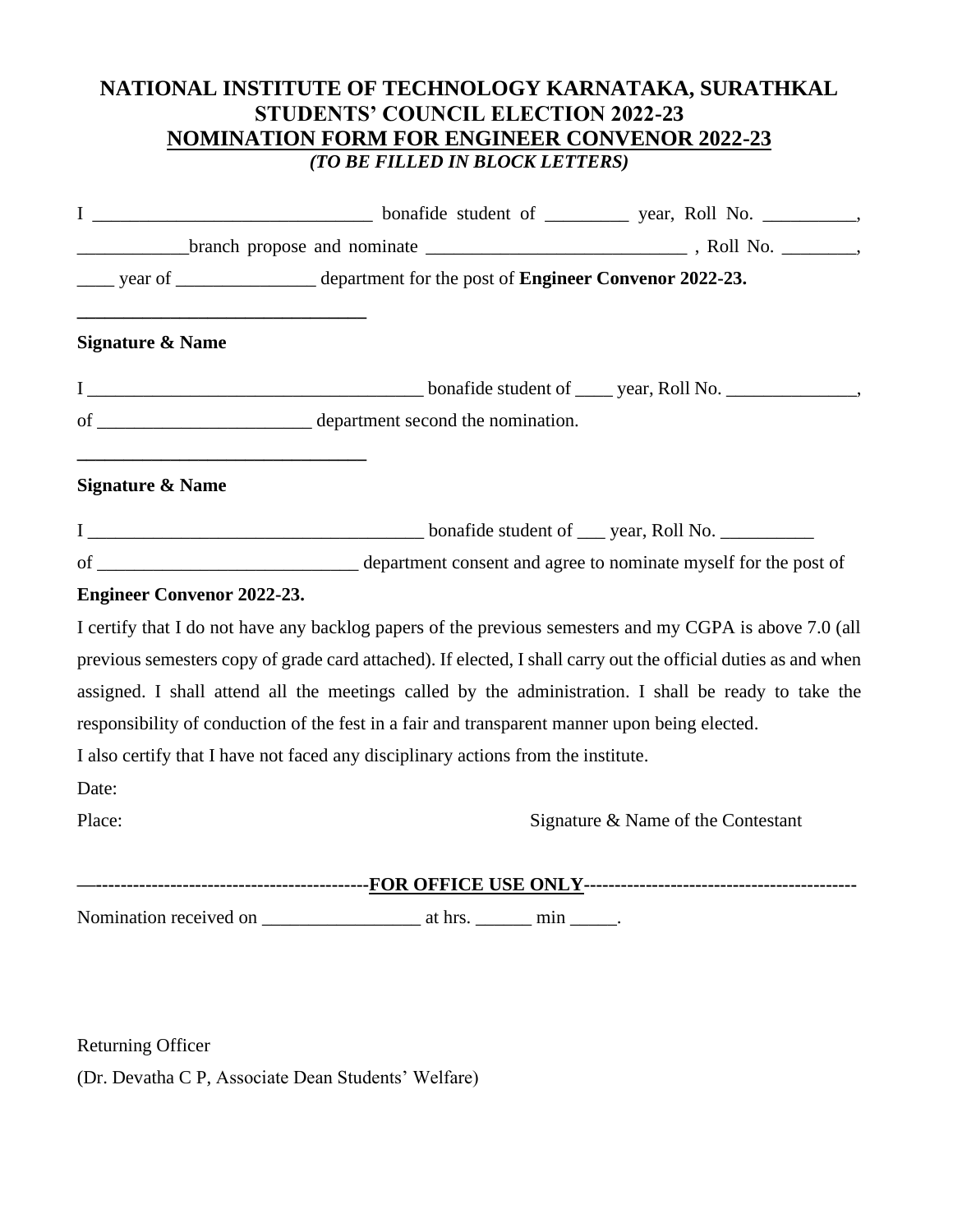## **NATIONAL INSTITUTE OF TECHNOLOGY KARNATAKA, SURATHKAL STUDENTS' COUNCIL ELECTION 2022-23 NOMINATION FORM FOR ENGINEER SECRETARY 2022-23** *(TO BE FILLED IN BLOCK LETTERS)*

| year of _______________ department for the post of Engineer Secretary 2022-23.                                 |  |                                    |
|----------------------------------------------------------------------------------------------------------------|--|------------------------------------|
| <b>Signature &amp; Name</b>                                                                                    |  |                                    |
|                                                                                                                |  |                                    |
|                                                                                                                |  |                                    |
| <u> 1980 - Johann Barbara, martxa alemaniar arg</u><br><b>Signature &amp; Name</b>                             |  |                                    |
|                                                                                                                |  |                                    |
|                                                                                                                |  |                                    |
| <b>Engineer Secretary 2022-23.</b>                                                                             |  |                                    |
| I certify that I do not have any backlog papers of the previous semesters and my CGPA is above 7.0 (all        |  |                                    |
| previous semesters copy of grade card attached). If elected, I shall carry out the official duties as and when |  |                                    |
| assigned. I shall attend all the meetings called by the administration. I shall be ready to take the           |  |                                    |
| responsibility of conduction of the fest in a fair and transparent manner upon being elected.                  |  |                                    |
| I also certify that I have not faced any disciplinary actions from the institute.                              |  |                                    |
| Date:                                                                                                          |  |                                    |
| Place:                                                                                                         |  | Signature & Name of the Contestant |
|                                                                                                                |  |                                    |
|                                                                                                                |  |                                    |
|                                                                                                                |  |                                    |
|                                                                                                                |  |                                    |

Returning Officer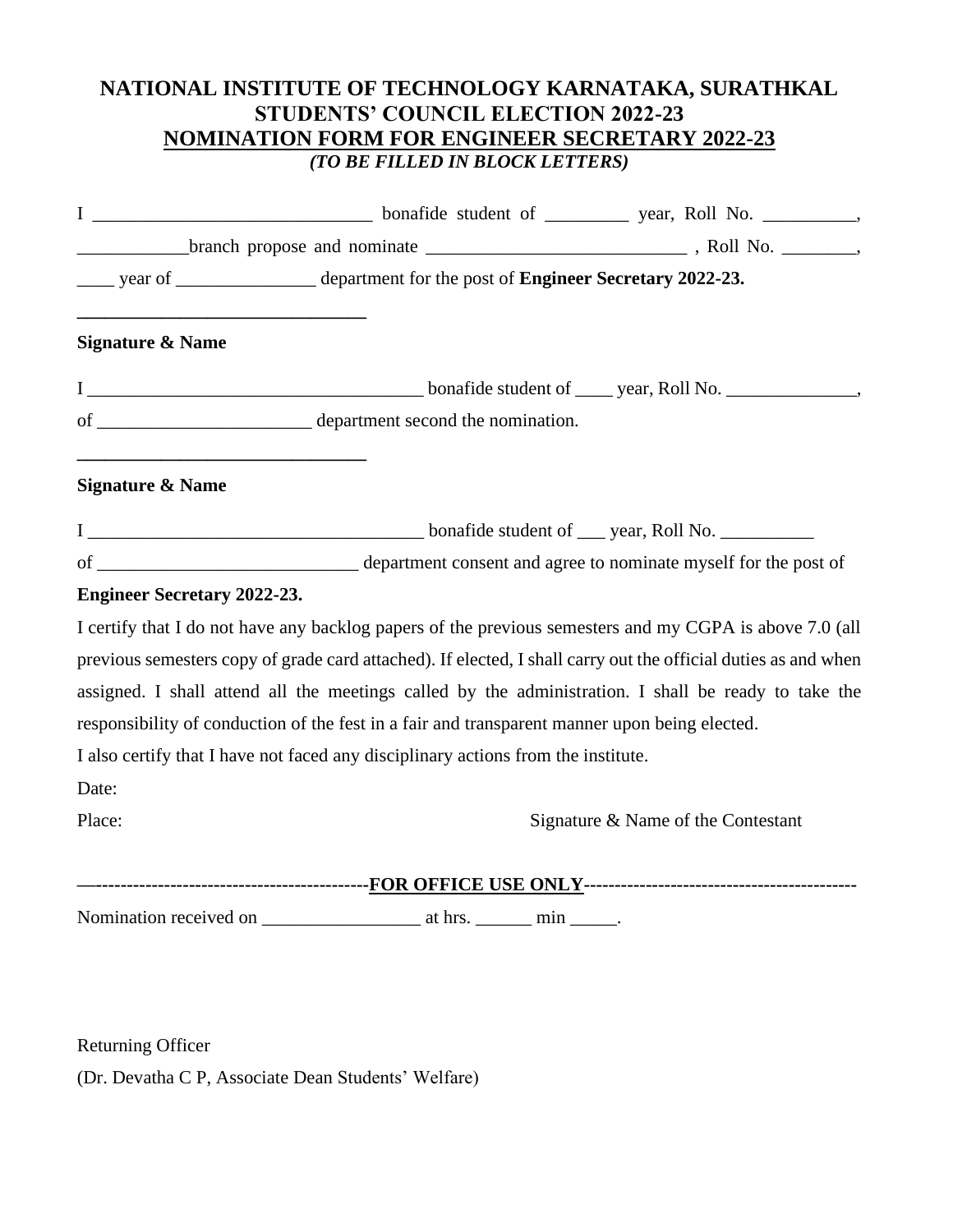## **NATIONAL INSTITUTE OF TECHNOLOGY KARNATAKA, SURATHKAL STUDENTS' COUNCIL ELECTION 2022-23 NOMINATION FORM FOR INCIDENT CONVENOR 2022-23** *(TO BE FILLED IN BLOCK LETTERS)*

|                                                                                                                                                     | year of __________________ department for the post of Incident Convenor 2022-23.              |                                                                                                                |
|-----------------------------------------------------------------------------------------------------------------------------------------------------|-----------------------------------------------------------------------------------------------|----------------------------------------------------------------------------------------------------------------|
| <b>Signature &amp; Name</b>                                                                                                                         |                                                                                               |                                                                                                                |
|                                                                                                                                                     |                                                                                               |                                                                                                                |
|                                                                                                                                                     |                                                                                               |                                                                                                                |
| <u> 1989 - Johann Barn, mars eta bat erroman erroman erroman erroman erroman erroman erroman erroman erroman err</u><br><b>Signature &amp; Name</b> |                                                                                               |                                                                                                                |
|                                                                                                                                                     |                                                                                               |                                                                                                                |
|                                                                                                                                                     |                                                                                               |                                                                                                                |
| <b>Incident Convenor 2022-23.</b>                                                                                                                   |                                                                                               |                                                                                                                |
|                                                                                                                                                     |                                                                                               | I certify that I do not have any backlog papers of the previous semesters and my CGPA is above 7.0 (all        |
|                                                                                                                                                     |                                                                                               | previous semesters copy of grade card attached). If elected, I shall carry out the official duties as and when |
|                                                                                                                                                     |                                                                                               | assigned. I shall attend all the meetings called by the administration. I shall be ready to take the           |
|                                                                                                                                                     | responsibility of conduction of the fest in a fair and transparent manner upon being elected. |                                                                                                                |
|                                                                                                                                                     | I also certify that I have not faced any disciplinary actions from the institute.             |                                                                                                                |
| Date:                                                                                                                                               |                                                                                               |                                                                                                                |
| Place:                                                                                                                                              |                                                                                               | Signature & Name of the Contestant                                                                             |
|                                                                                                                                                     |                                                                                               |                                                                                                                |
|                                                                                                                                                     |                                                                                               |                                                                                                                |
|                                                                                                                                                     |                                                                                               |                                                                                                                |
|                                                                                                                                                     |                                                                                               |                                                                                                                |
|                                                                                                                                                     |                                                                                               |                                                                                                                |

Returning Officer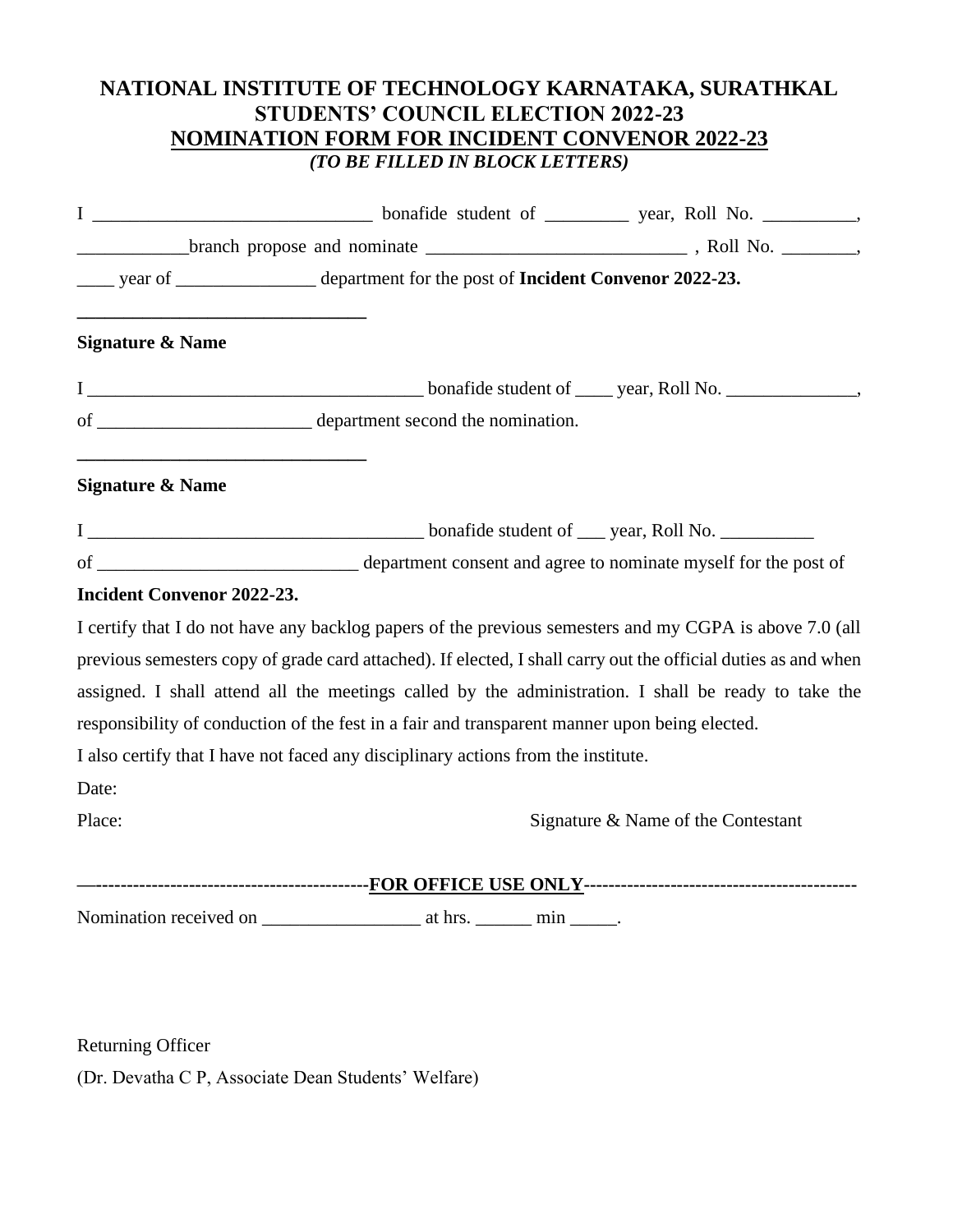## **NATIONAL INSTITUTE OF TECHNOLOGY KARNATAKA, SURATHKAL STUDENTS' COUNCIL ELECTION 2022-23 NOMINATION FORM FOR INCIDENT SECRETARY 2022-23** *(TO BE FILLED IN BLOCK LETTERS)*

|                                    | year of ________________ department for the post of Incident Secretary 2022-23.               |                                                                                                                |
|------------------------------------|-----------------------------------------------------------------------------------------------|----------------------------------------------------------------------------------------------------------------|
| <b>Signature &amp; Name</b>        |                                                                                               |                                                                                                                |
|                                    |                                                                                               |                                                                                                                |
|                                    |                                                                                               |                                                                                                                |
| <b>Signature &amp; Name</b>        |                                                                                               |                                                                                                                |
|                                    |                                                                                               |                                                                                                                |
|                                    |                                                                                               |                                                                                                                |
| <b>Incident Secretary 2022-23.</b> |                                                                                               |                                                                                                                |
|                                    |                                                                                               | I certify that I do not have any backlog papers of the previous semesters and my CGPA is above 7.0 (all        |
|                                    |                                                                                               | previous semesters copy of grade card attached). If elected, I shall carry out the official duties as and when |
|                                    |                                                                                               | assigned. I shall attend all the meetings called by the administration. I shall be ready to take the           |
|                                    | responsibility of conduction of the fest in a fair and transparent manner upon being elected. |                                                                                                                |
|                                    | I also certify that I have not faced any disciplinary actions from the institute.             |                                                                                                                |
| Date:                              |                                                                                               |                                                                                                                |
| Place:                             |                                                                                               | Signature & Name of the Contestant                                                                             |
|                                    |                                                                                               |                                                                                                                |
|                                    |                                                                                               |                                                                                                                |
|                                    |                                                                                               |                                                                                                                |
|                                    |                                                                                               |                                                                                                                |
|                                    |                                                                                               |                                                                                                                |

Returning Officer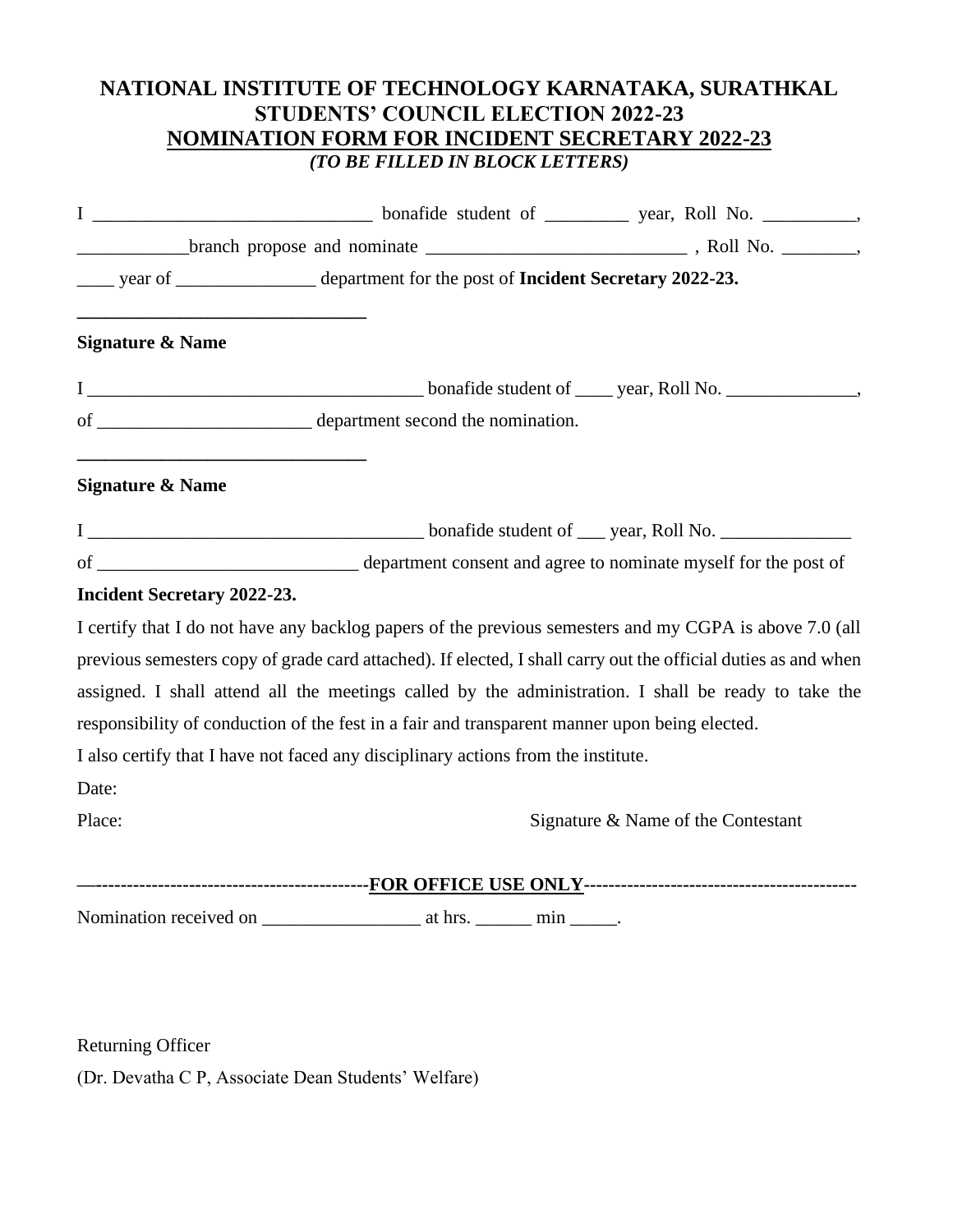## **NATIONAL INSTITUTE OF TECHNOLOGY KARNATAKA, SURATHKAL STUDENTS' COUNCIL ELECTION 2022-23 NOMINATION FORM FOR PG ADVISOR (BOYS) 2022-23** *(TO BE FILLED IN BLOCK LETTERS)*

| year of _____________________ department for the post of PG Advisor (Boys) 2022-23. |  |                                                                                                                |
|-------------------------------------------------------------------------------------|--|----------------------------------------------------------------------------------------------------------------|
| <b>Signature &amp; Name</b>                                                         |  |                                                                                                                |
|                                                                                     |  |                                                                                                                |
|                                                                                     |  |                                                                                                                |
| <b>Signature &amp; Name</b>                                                         |  |                                                                                                                |
|                                                                                     |  |                                                                                                                |
|                                                                                     |  |                                                                                                                |
| <b>PG Advisor (Boys) 2022-23.</b>                                                   |  |                                                                                                                |
|                                                                                     |  | I certify that I do not have any backlog papers of the previous semesters and my CGPA is above 7.0 (all        |
|                                                                                     |  | previous semesters copy of grade card attached). If elected, I shall carry out the official duties as and when |
|                                                                                     |  | assigned. I shall attend all the meetings called by the administration. I shall be ready to take the           |
| responsibility of any of the advisory upon nomination by the Student Council Core.  |  |                                                                                                                |
| I also certify that I have not faced any disciplinary actions from the institute.   |  |                                                                                                                |
| Date:                                                                               |  |                                                                                                                |
| Place:                                                                              |  | Signature & Name of the Contestant                                                                             |
|                                                                                     |  |                                                                                                                |
|                                                                                     |  |                                                                                                                |
|                                                                                     |  |                                                                                                                |
|                                                                                     |  |                                                                                                                |

Returning Officer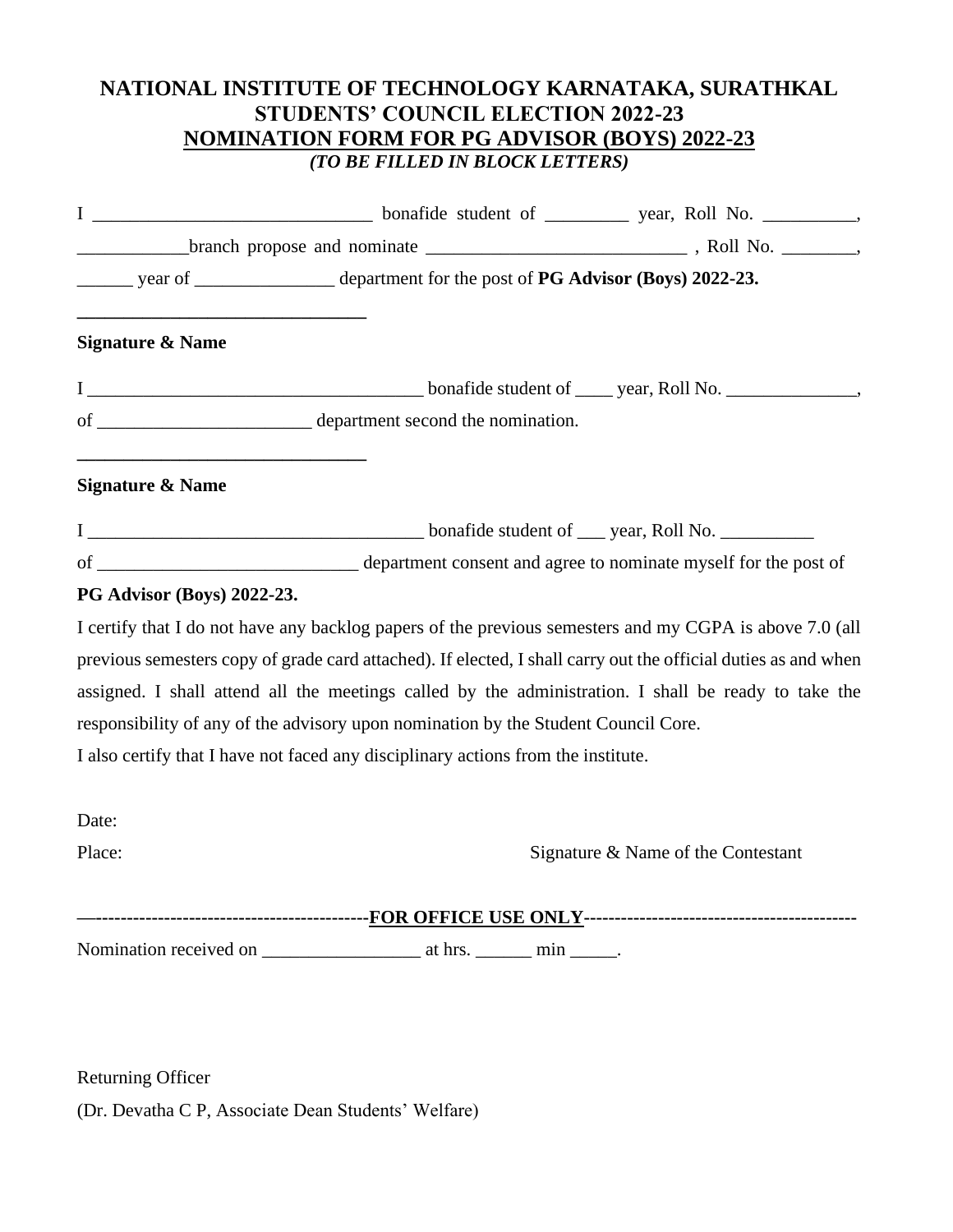## **NATIONAL INSTITUTE OF TECHNOLOGY KARNATAKA, SURATHKAL STUDENTS' COUNCIL ELECTION 2022-23 NOMINATION FORM FOR PG ADVISOR (GIRLS) 2022-23** *(TO BE FILLED IN BLOCK LETTERS)*

| year of _____________________ department for the post of PG Advisor (Girls) 2022-23.                           |
|----------------------------------------------------------------------------------------------------------------|
| <b>Signature &amp; Name</b>                                                                                    |
|                                                                                                                |
|                                                                                                                |
| <b>Signature &amp; Name</b>                                                                                    |
|                                                                                                                |
|                                                                                                                |
| <b>PG Advisor (Girls) 2022-23.</b>                                                                             |
| I certify that I do not have any backlog papers of the previous semesters and my CGPA is above 7.0 (all        |
| previous semesters copy of grade card attached). If elected, I shall carry out the official duties as and when |
| assigned. I shall attend all the meetings called by the administration. I shall be ready to take the           |
| responsibility of any of the advisory upon nomination by the Student Council Core.                             |
| I also certify that I have not faced any disciplinary actions from the institute.                              |
| Date:                                                                                                          |
| Place:<br>Signature & Name of the Contestant                                                                   |
|                                                                                                                |
|                                                                                                                |
|                                                                                                                |
|                                                                                                                |

Returning Officer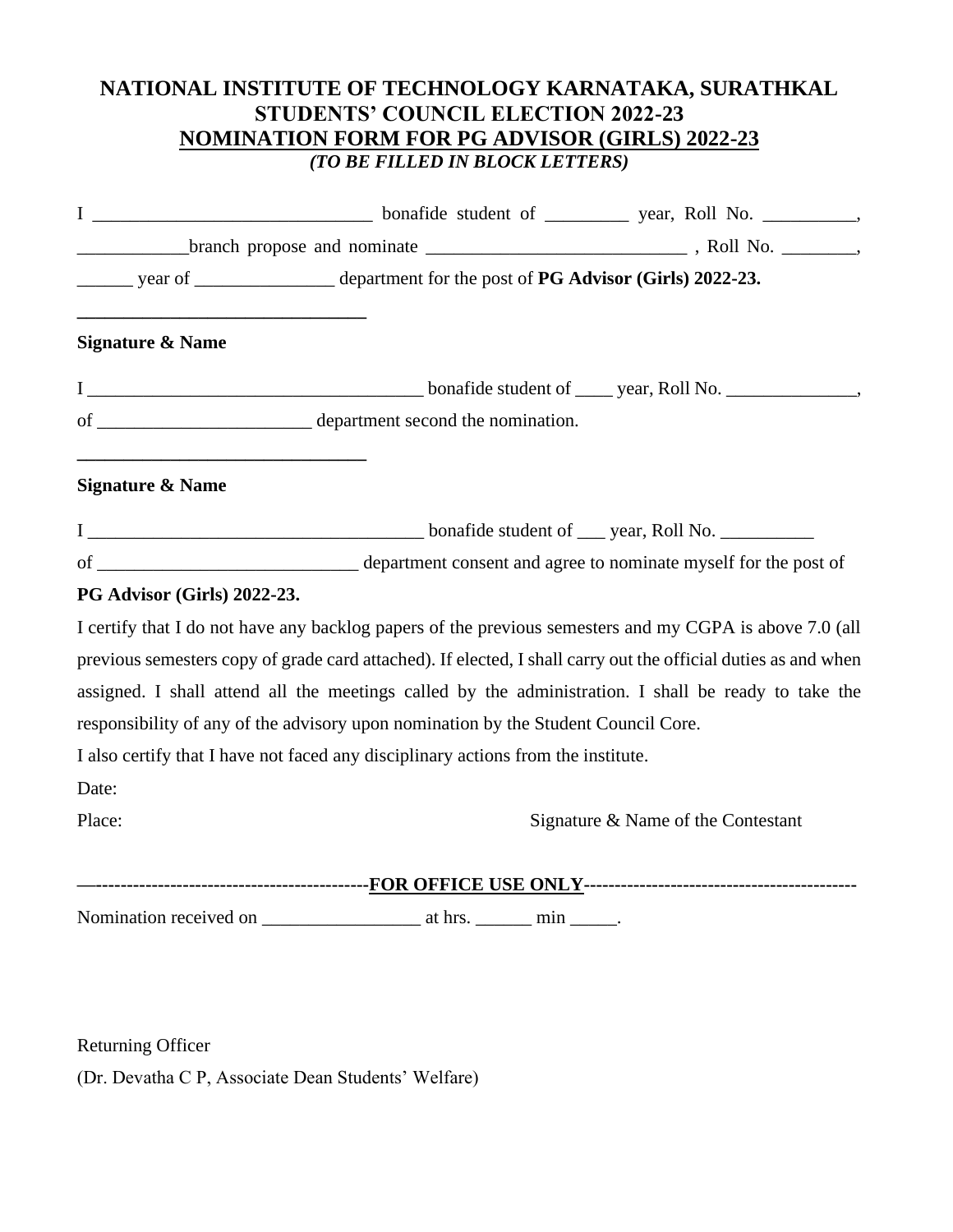## **NATIONAL INSTITUTE OF TECHNOLOGY KARNATAKA, SURATHKAL STUDENTS' COUNCIL ELECTION 2022-23 NOMINATION FORM FOR PhD ADVISOR (BOYS) 2022-23** *(TO BE FILLED IN BLOCK LETTERS)*

| $\frac{1}{2}$ year of $\frac{1}{2}$ department for the post of PhD Advisor (Boys) 2022-23.                                                                              |                                                                                                                                                                                                                                                                                                                                   |
|-------------------------------------------------------------------------------------------------------------------------------------------------------------------------|-----------------------------------------------------------------------------------------------------------------------------------------------------------------------------------------------------------------------------------------------------------------------------------------------------------------------------------|
| <b>Signature &amp; Name</b>                                                                                                                                             |                                                                                                                                                                                                                                                                                                                                   |
|                                                                                                                                                                         |                                                                                                                                                                                                                                                                                                                                   |
|                                                                                                                                                                         |                                                                                                                                                                                                                                                                                                                                   |
| <u> 1989 - Johann Barn, mars ann an t-Amhain an t-Amhain an t-Amhain an t-Amhain an t-Amhain an t-Amhain an t-Amh</u><br><b>Signature &amp; Name</b>                    |                                                                                                                                                                                                                                                                                                                                   |
|                                                                                                                                                                         |                                                                                                                                                                                                                                                                                                                                   |
|                                                                                                                                                                         |                                                                                                                                                                                                                                                                                                                                   |
| PhD Advisor (Boys) 2022-23.                                                                                                                                             |                                                                                                                                                                                                                                                                                                                                   |
| responsibility of any of the advisory upon nomination by the Student Council Core.<br>I also certify that I have not faced any disciplinary actions from the institute. | I certify that I do not have any backlog papers of the previous semesters and my CGPA is above 7.0 (all<br>previous semesters copy of grade card attached). If elected, I shall carry out the official duties as and when<br>assigned. I shall attend all the meetings called by the administration. I shall be ready to take the |
| Date:<br>Place:                                                                                                                                                         | Signature & Name of the Contestant                                                                                                                                                                                                                                                                                                |
|                                                                                                                                                                         |                                                                                                                                                                                                                                                                                                                                   |
|                                                                                                                                                                         |                                                                                                                                                                                                                                                                                                                                   |

Returning Officer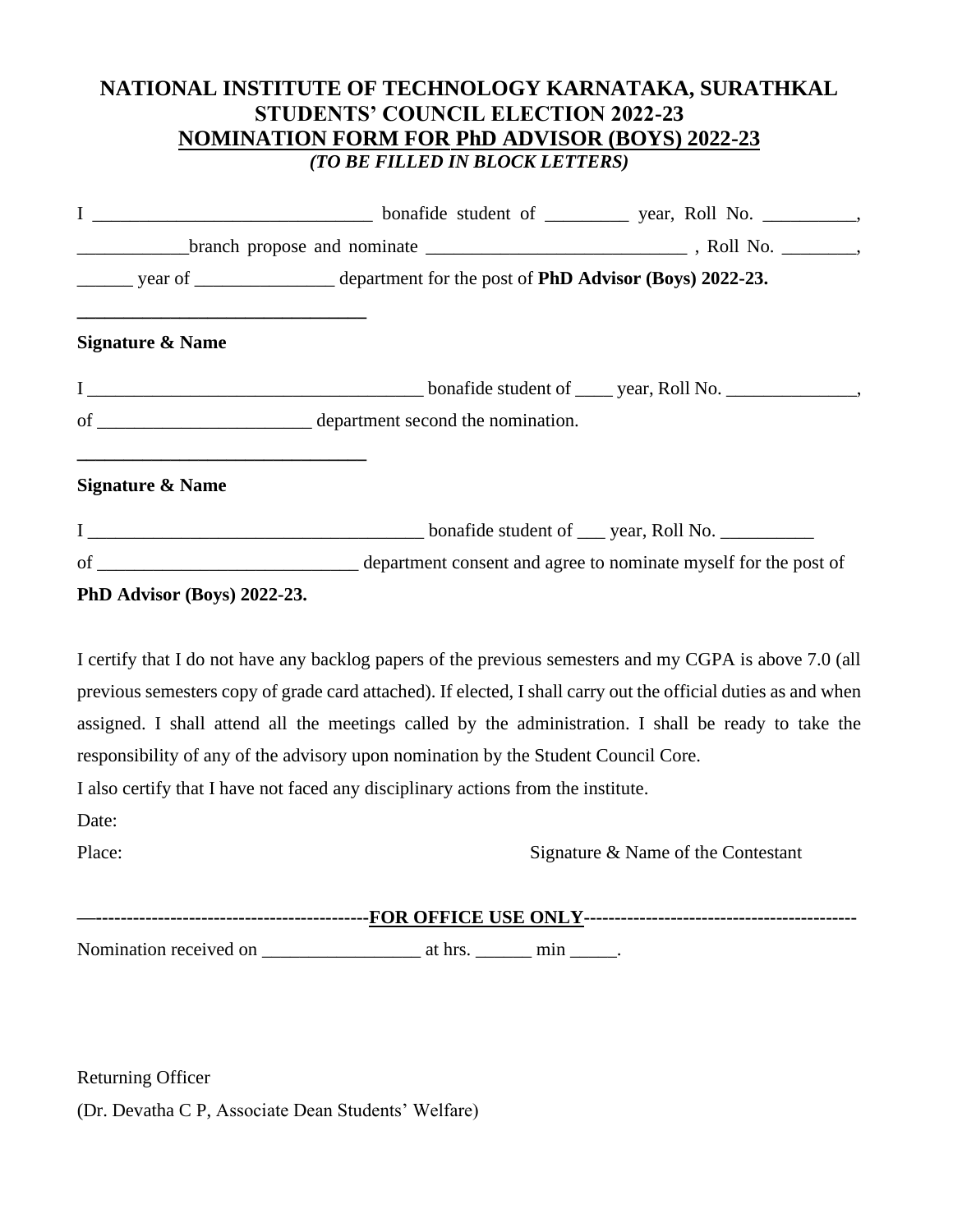## **NATIONAL INSTITUTE OF TECHNOLOGY KARNATAKA, SURATHKAL STUDENTS' COUNCIL ELECTION 2022-23 NOMINATION FORM FOR PhD ADVISOR (GIRLS) 2022-23** *(TO BE FILLED IN BLOCK LETTERS)*

|                              | year of _____________________ department for the post of PhD Advisor (Girls) 2022-23. |                                                                                                                                                                                                                                                                                                                                   |
|------------------------------|---------------------------------------------------------------------------------------|-----------------------------------------------------------------------------------------------------------------------------------------------------------------------------------------------------------------------------------------------------------------------------------------------------------------------------------|
| Signature & Name             |                                                                                       |                                                                                                                                                                                                                                                                                                                                   |
|                              |                                                                                       |                                                                                                                                                                                                                                                                                                                                   |
|                              |                                                                                       |                                                                                                                                                                                                                                                                                                                                   |
| <b>Signature &amp; Name</b>  |                                                                                       |                                                                                                                                                                                                                                                                                                                                   |
|                              |                                                                                       |                                                                                                                                                                                                                                                                                                                                   |
|                              |                                                                                       |                                                                                                                                                                                                                                                                                                                                   |
| PhD Advisor (Girls) 2022-23. |                                                                                       |                                                                                                                                                                                                                                                                                                                                   |
|                              | responsibility of any of the advisory upon nomination by the Student Council Core.    | I certify that I do not have any backlog papers of the previous semesters and my CGPA is above 7.0 (all<br>previous semesters copy of grade card attached). If elected, I shall carry out the official duties as and when<br>assigned. I shall attend all the meetings called by the administration. I shall be ready to take the |
|                              | I also certify that I have not faced any disciplinary actions from the institute.     |                                                                                                                                                                                                                                                                                                                                   |
| Date:<br>Place:              |                                                                                       | Signature & Name of the Contestant                                                                                                                                                                                                                                                                                                |
|                              |                                                                                       |                                                                                                                                                                                                                                                                                                                                   |
|                              |                                                                                       |                                                                                                                                                                                                                                                                                                                                   |
|                              |                                                                                       |                                                                                                                                                                                                                                                                                                                                   |

(Dr. Devatha C P, Associate Dean Students' Welfare)

Returning Officer